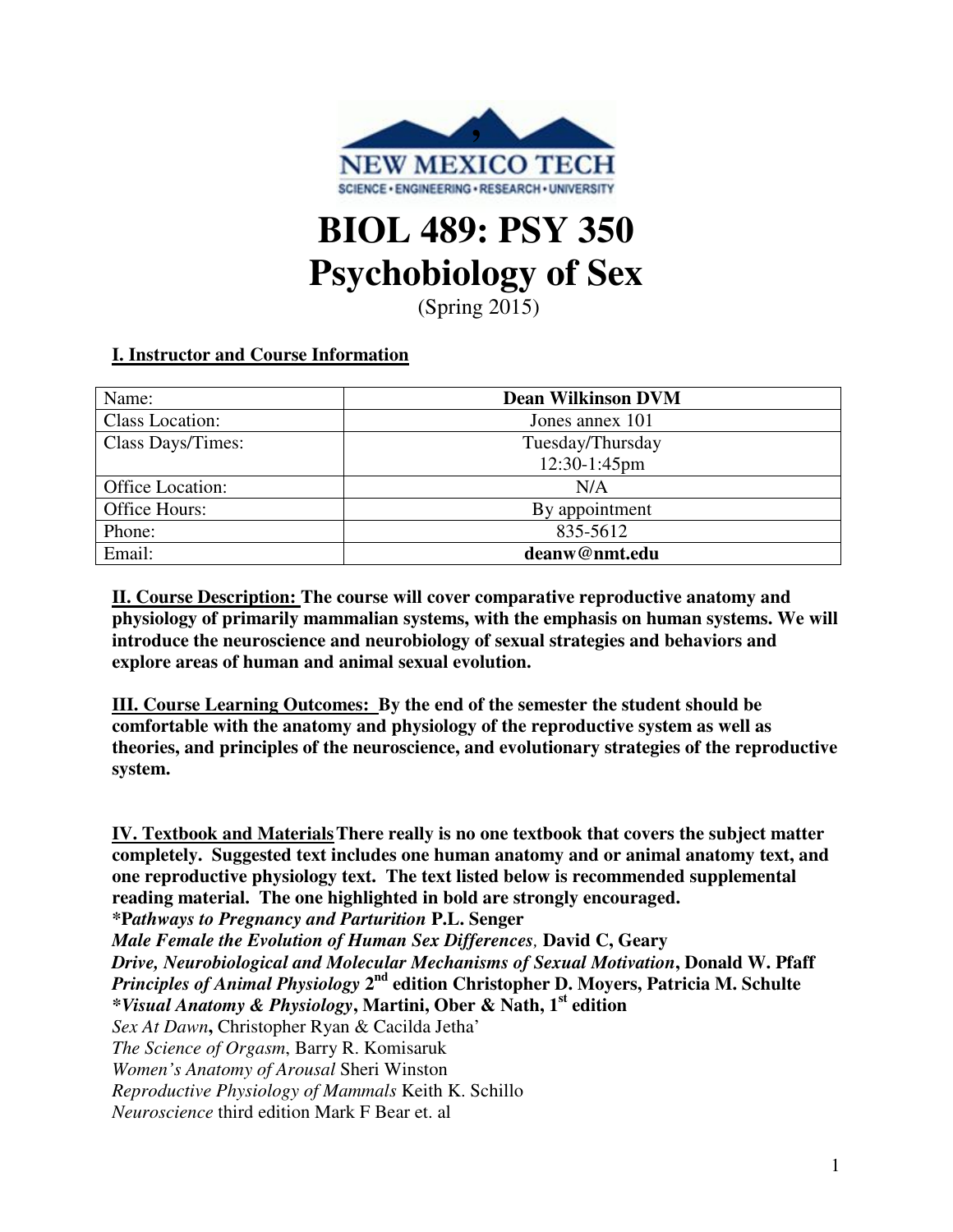*Textbook of Veterinary Anatomy* 4<sup>th</sup> edition Dyce, Sack, Wensing, *Textbook of Medical Physiology*, Guyton Survival of the Sickest, Dir., Sharon Moalem The Origin of Feces, DavidWaltner-Toews The Spark of Life, Frances Ashcroft

Suggested Supplies: Pencils & Pens Paper Highlighter 3-ring binder Hole punch Brain (required)

### **V. Grading**

I'll be using the following grading scale: See point sheet

Course grades will be figured as follows: See points sheet

**Exams:** Exams may be composed of one or more of the following: multiple choice, true/false, matching, short essay and labeling questions.

**Homework, quizzes, etc.:** *Homework* is based on the readings in the textbook, lectures and handouts, and may be composed of one or more of the following: multiple choice, true/false, matching, short essay and labeling questions. *Quizzes* are based on lecture material. They will be given at the beginning of class so be on time because there will be no make-up quizzes allowed.

**Final Exam:** The Final Exam will be cumulative. The Final Exam may be composed of one or more of the following: multiple choice, true/false, matching, short essay and labeling questions. The Final Exam cannot be counted as a drop exam.

#### **VI. Attendance**

#### **What if I miss a class?**

Attendance is vital to passing this course! I understand, though, that life happens, and we sometimes have to miss class because of unforeseen circumstances. If you do miss class, you need to (1) contact me about missing class and (2) get as caught up as possible before returning to class. You cannot simply wait and come back to class asking "What did we do when I was absent?" **You are responsible for what you missed**, including assignments and any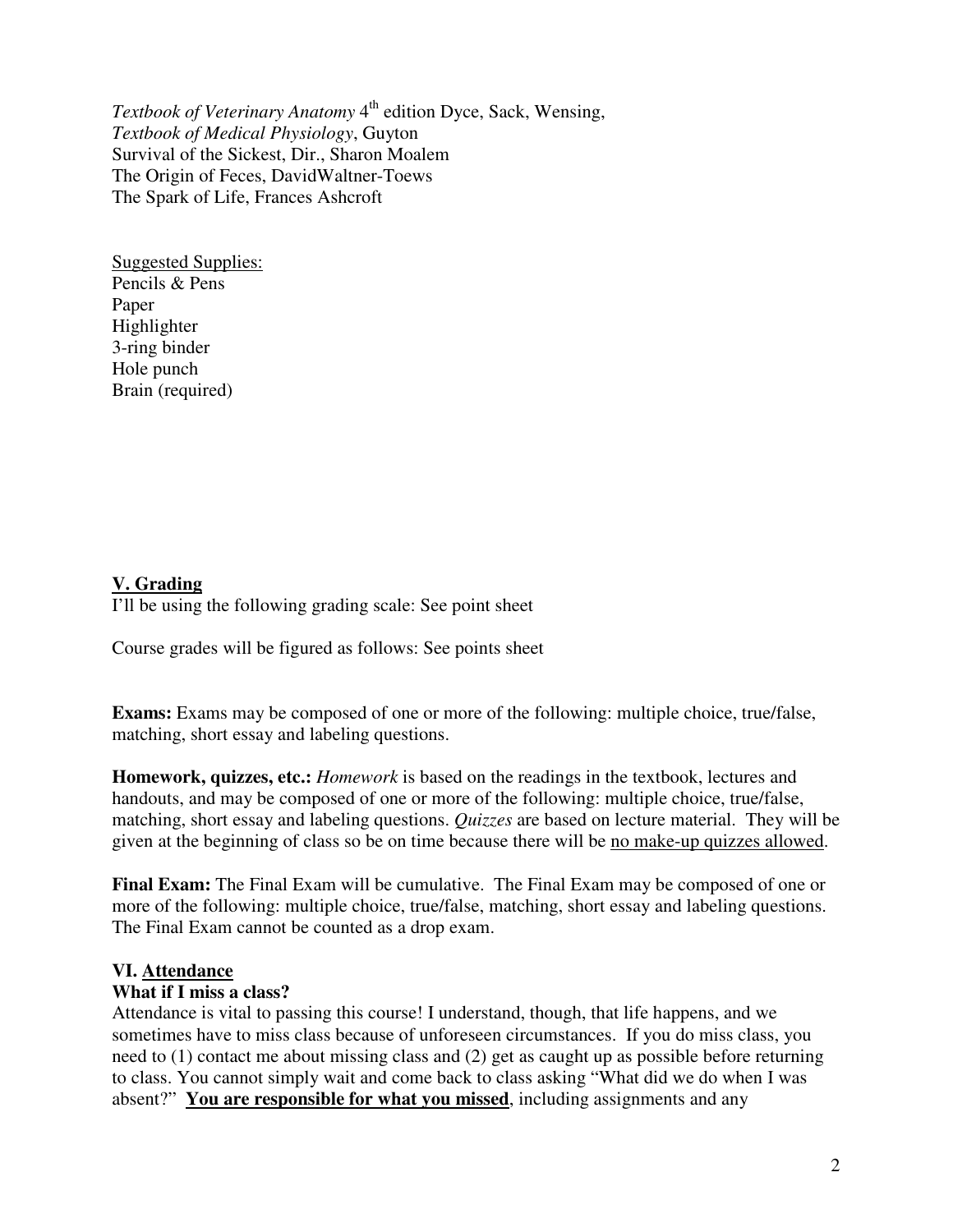information, written or verbal, that I gave during class. Some things, like the case study or lab, cannot be made up due to the nature of the assignment. Quizzes cannot be made up.

## **What if I miss an exam?**

- 1. You notify me in person or email within 12 hours of the time of your absence.
- 2. You have an excuse/circumstances deemed reasonable by me and documentation is provided Within a reasonable amount of time (doctor's note, etc.) if warranted.
- 3. You make up the exam before the next class period.

### **VII. Classroom Civility**

Students are expected to contribute to a classroom environment that is respectful and conducive to learning. Inappropriate behavior in the classroom may result in a request to leave class and possible referral to the Dean of Students.

The nature of this subject lends itself to some potential issues, as such I ask that everyone remember we are adults in a higher educational environment and here to learn and broaden our horizons with both respect of other students and instructors and other ideologies and philosophies.

Classroom discussion is encouraged and a strategic part of the learning process of the class. Some topics are by nature controversial and potentially 'sensitive" areas of discussion. The purpose is to present these topics not to present of view point or believe but to open up the thought process in order to enhance learning, increase understanding, and instill excitement and enthusiasm on the subject. Discussion will be limited to relevant material and must be nonoffensive in nature. This subject in particular still offers a lot of room for discovery and exploration with many widely held theories still unproven or under significant scrutiny. Many of the topics are presented as a means of encouraging thought and develop a new understanding of the material and topics presented.

### **VIII. Electronic Devices in Classes and Labs**

**Cell phones must be turned OFF or put on SILENT (NOT VIBRATE) during class.** You may be allowed to keep it on vibrate during class if you are expecting an important phone call but you must notify me **before** class begins. Electronic entertainment devices are to be turned off and headphones/ear buds removed. **Do not text during class.** Abuse of this policy may lead to a request to leave class and/or disciplinary action. Use of electronic devices during exams will be considered possible methods of cheating so do not take out or use any kind of electronic device during exams.

### **IX.Honor Code**

**Those of you going to Vet School will operate under an honor code system most likely. Therefore I would like to introduce the principle here. Basically that means cheating in any form or fashion is not tolerated. It is up to you to be responsible and honest enough to assure that you and your fellow classmates are not cheating on any assignments or exams. Respect of fellow students, teachers, guests, time, materials, and personal items will be expected. You should all know right from wrong and be responsible enough to remain honest and courteous. If you are caught or questioned the appropriate administrative faculty members will be notified immediately.**